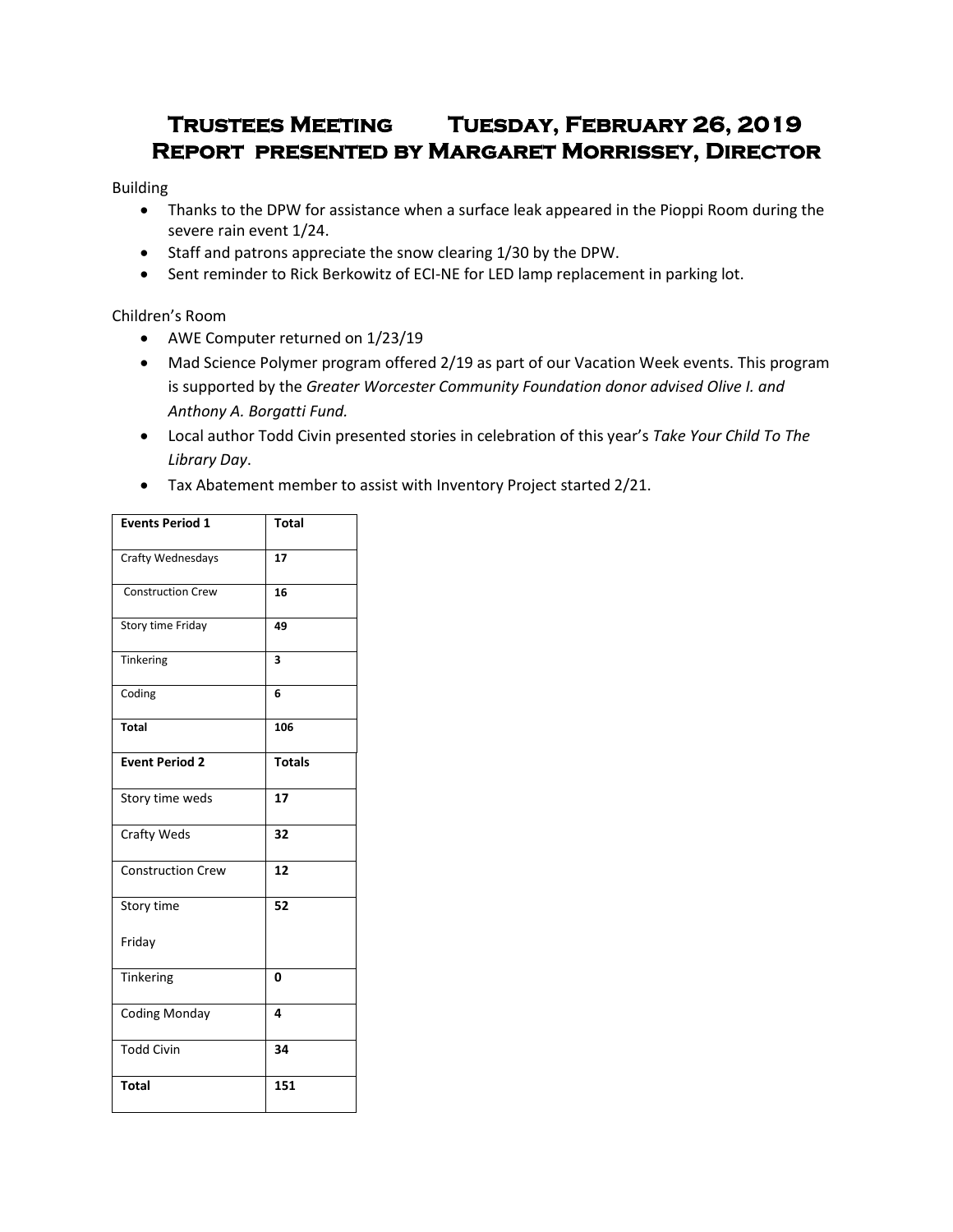Collection Development

- Focus is now on the following sections of the collection: early readers /dvd/ picture books
- Working on updates to the Collection Development Policy
- *Library of Things* **–** a collection of non-traditional items available for loan now includes a telescope, bicycles, colorblindness correcting glasses and an analog slide projector.
- Inventory is focused on children's non fiction items.

#### Grant

• Summer Feeding Grant Request for 2019 – submitted Wish List of materials and programs we would like to host to Food Services Director, Ellen Finelli, for Summer Reading.

#### Meetings

 Attended Southbridge Business Partnership meeting 1/24 and presented some highlights of the library to the business community.

#### Programs

- Clare Vidich presented a program on meditation and how effective it can be as a daily practice 1/24
- A free monthly yoga program started on Saturday, February  $2^{nd}$  at 9:30 am, offered by Jennifer Brouillard of *Roots to Wellness*.
- Chess club has been started on Saturdays. 4 clocks purchased to support Speed Chess for use in the library
- Cody Peck presented a concert 1/31 sponsored by the Friends of JEL and well attended. The event was recorded by Southbridge Community Television.
- Opening reception for the *William S Bullard African American Collection* of photographs, curated by Frank Morrill who owns the collection 2/7.
- A presentation on the historic collection *William S Bullard* collection and on the research to date was presented on 2/21. Of the 236 photographs from this collection, a section was on display a few years ago at the Worcester Art Museum. Thanks to sponsorship from the Southbridge Cultural Council. The library exhibit adds another section of the collection that is now available to view. Southbridge Community Television has recorded a promotional video and it is available on You Tube.

Safety and Security

 Letter from victim's advocate Dudley District Court regarding theft of 4 CDs, 2/11. The items have since been returned.

#### Staff

- Conducted interviews for the Adult Services Librarian position with HR Specialist and Town Manager 1/30.
- Stephanie Cyr of Southbridge has started in the Adult Services position 2/19.
- Many of the staff have succumbed to the flu and staffing levels have been low.